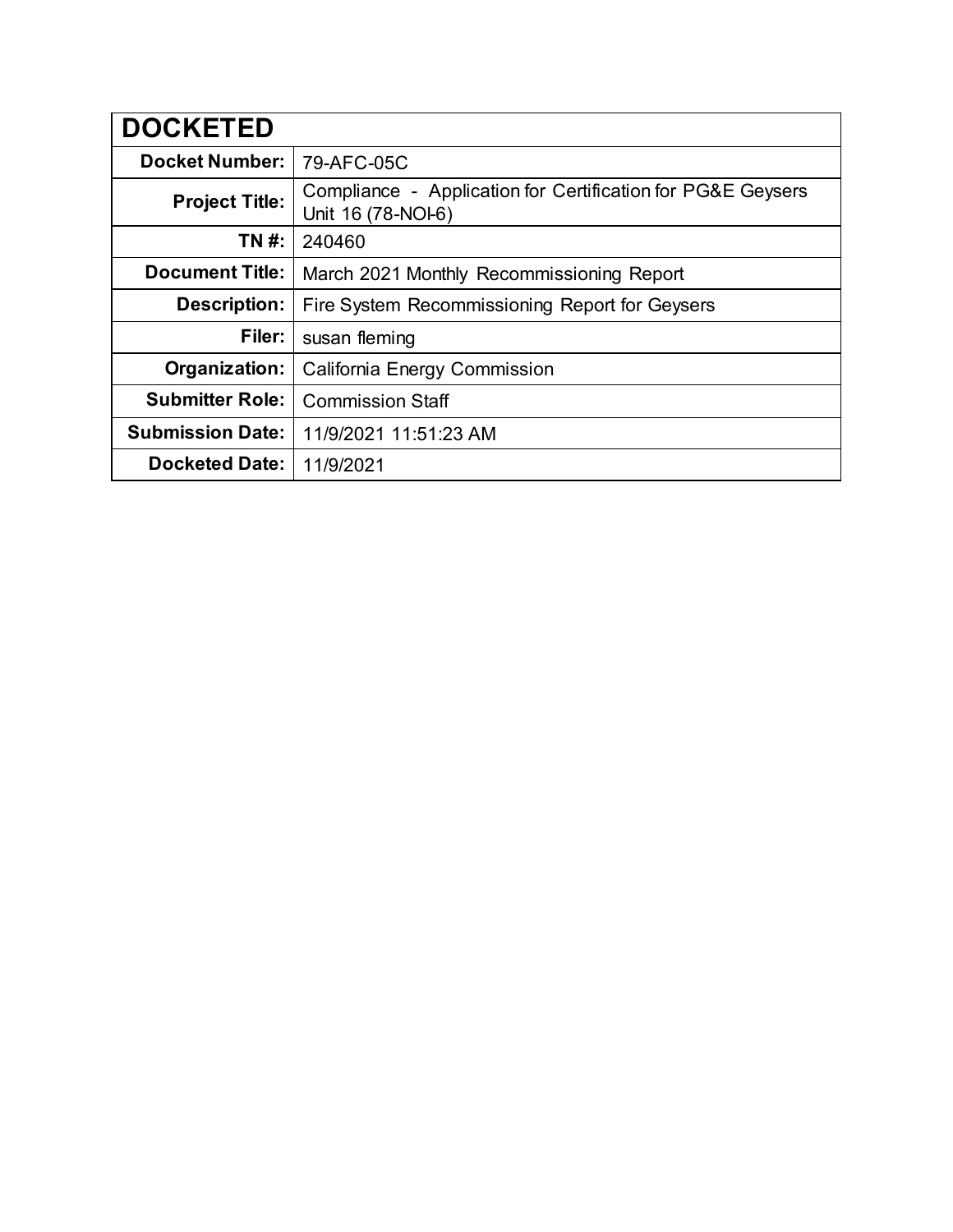

April 8, 2021

# *Submitted Via E-Mail*

Eric Veerkamp Compliance Project Manager Siting, Transmission and Environmental Protection (STEP) Division California Energy Commission 1516 Ninth Street, MS-2000 Sacramento, CA 95814 E-Mail: [Eric.Veerkamp@energy.ca.gov](mailto:Eric.Veerkamp@energy.ca.gov) 

**RE: March 2021 Monthly Recommissioning Report for Geysers Power Company, LLC plants: Geysers Unit 3, Sonoma (80-AFC-01C); Geysers Unit 16, Quicksilver (79- AFC-05C); Geysers Unit 17, Lake View (79-AFC-01C); Geysers Unit 18, Socrates (79-AFC-03C); Geysers Unit 19, Calistoga (81-AFC-01C); and Geysers Unit 20, Grant (82-AFC-01C)** 

Dear Mr. Veerkamp:

Consistent with COM-4, and as part of Geysers Power Company's ("GPC") ongoing efforts to keep the Energy Commission informed of fire system recommissioning at the Geysers, GPC is providing the enclosed report summarizing the March 2021 recommissioning activities at the above listed six geothermal power plants. This monthly report covers recommissioning activities during the March 1-31, 2021 period and provides recommissioning schedule updates. The monthly report is comprised of the body of the report and two confidential appendices.

Please let us know if you have any questions regarding this report.

Sincerely,

/s/

Samantha G. Neumyer E-Mail: [sgn@eslawfirm.com](mailto:sgn@eslawfirm.com)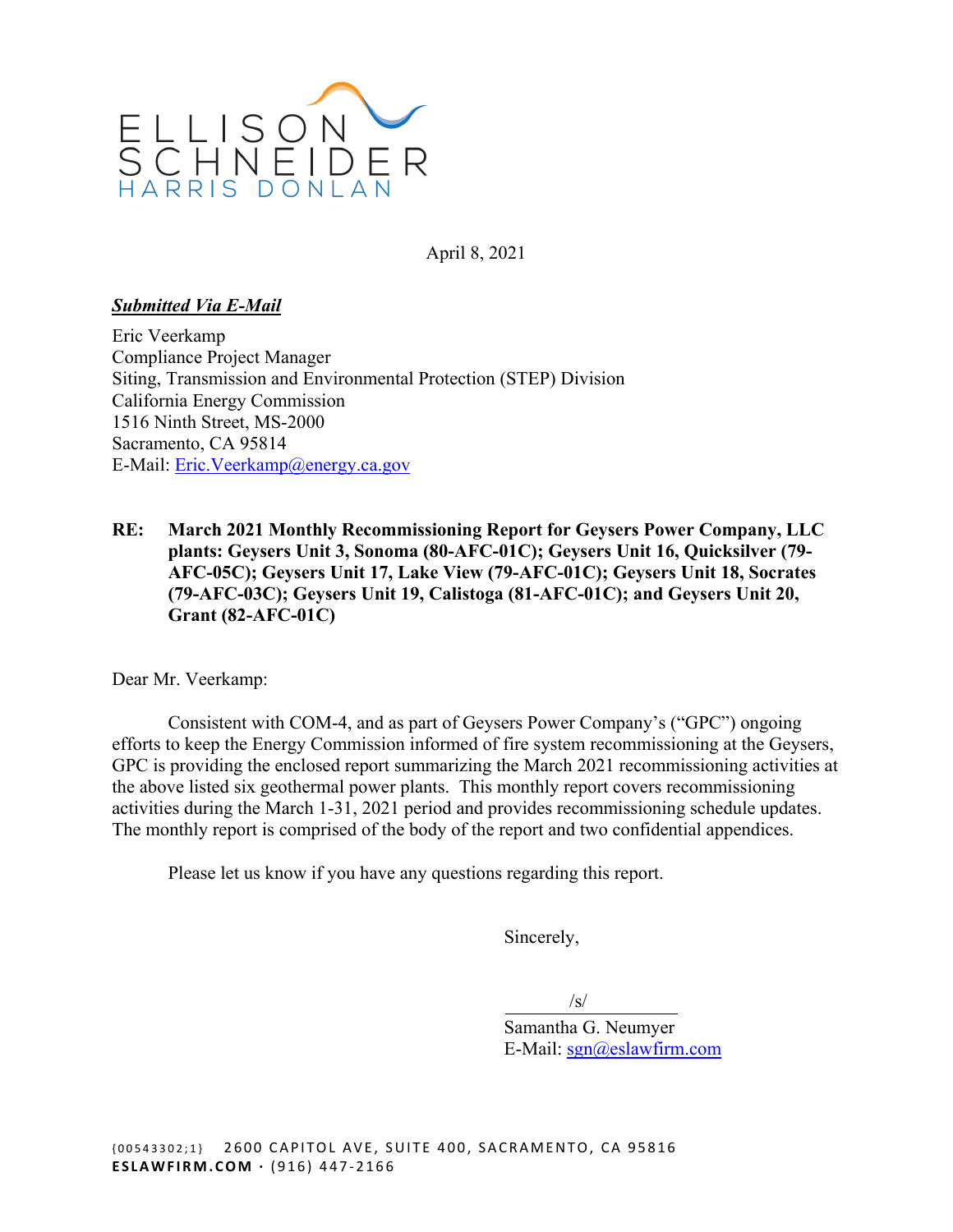# **Geysers Power Company, LLC**

**Unit 3 (80-AFC-01C) Unit 18 (79-AFC-03C) Unit 16 (79-AFC-05C) Unit 19 (81-AFC-01C) Unit 17 (79-AFC-01C) Unit 20 (82-AFC-01C)** 

# **Recommissioning Activity Report for March 2021 And Confidential Appendices**

# **Submitted April 8, 2021**

Pursuant to COM-4, and as part of Geysers Power Company's ("GPC") ongoing efforts to keep the Energy Commission informed of fire system recommissioning activities at the Geysers, GPC is providing this report summarizing the recommissioning activities at Sonoma (Unit 3), Quicksilver (Unit 16), Lakeview (Unit 17), Socrates (Unit 18), Calistoga (Unit 19), and Grant (Unit 20), collectively referred to herein as "the Geysers." This report covers recommissioning activities during March 2021 (March 1-31, 2021) and provides recommissioning schedule updates.

#### **1. Fire Protection Project Status**

The Fire Protection Recommissioning project at the Geysers continued in the month of February. The gland seal steam work at Units 18 and 20 was completed and inspections are planned for mid-April. In addition, the Unit 17 wetting system piping will be inspected at the same time. Updated BODs for Unit 16 and Unit 3 were submitted. The remaining BODs will be submitted in early April. While implementation of some of the projects slowed due to delays in personnel availability resulting from COVID and the imposition of pandemic restrictions, recommissioning activities continue to progress.

#### **Items Completed During the Month**

Items completed in March are discussed in this section, below. Ongoing Maintenance and Construction Activities are discussed in Confidential Appendix A.

#### Unit 3

• No Routine inspections were completed this month.

#### Unit 16

• No Routine inspections were completed this month.

#### Unit 17

• No Routine inspections were completed this month.

#### Unit 18

• No Routine inspections were completed this month.